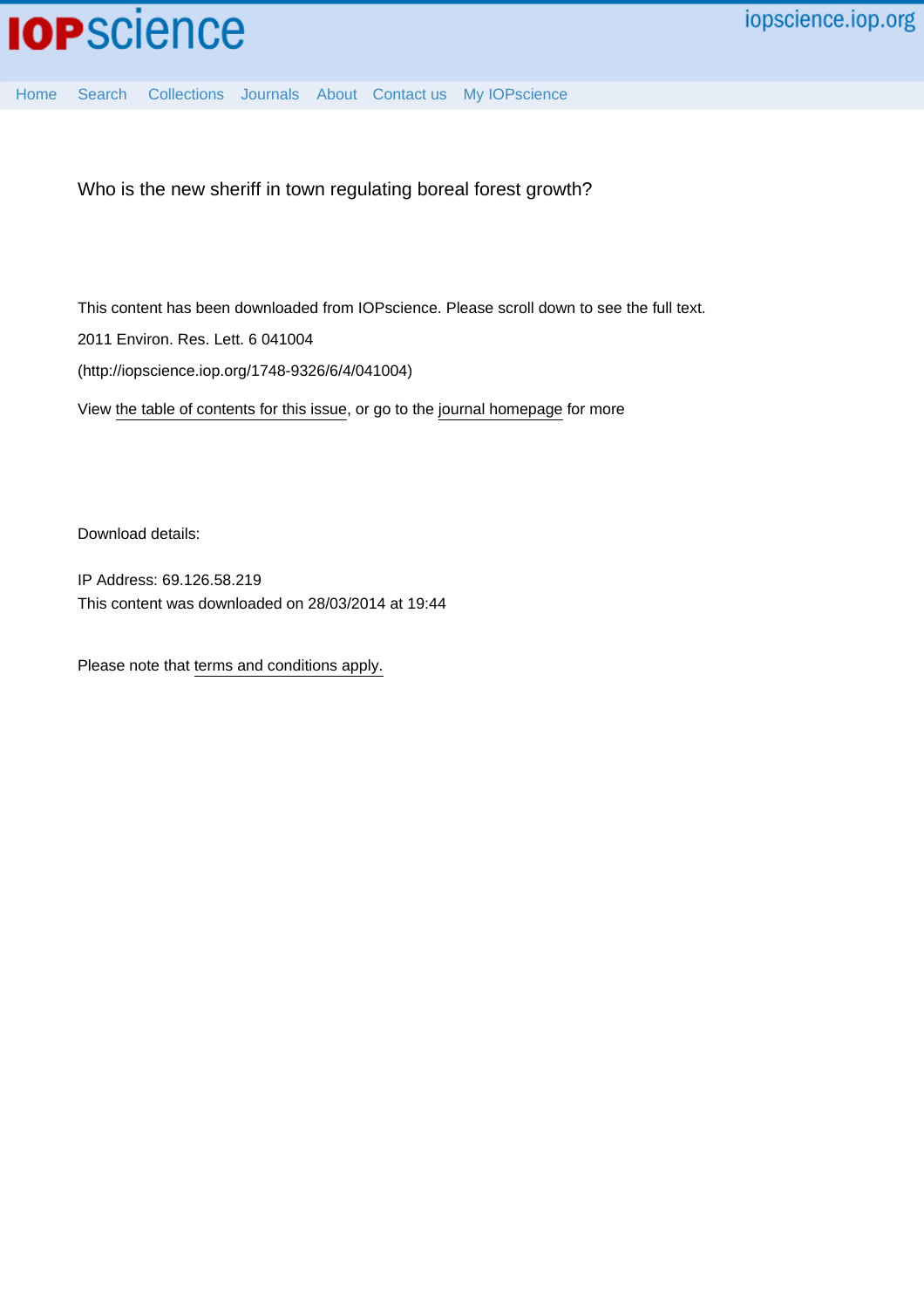## **PERSPECTIVE**

# **Who is the new sheriff in town regulating boreal forest growth?**

#### **A Park Williams**

*Earth and Environmental Sciences Division, Los Alamos National Laboratory, MS J495, Los Alamos, NM 87545, USA [parkwilliams@lanl.gov](mailto:parkwilliams@lanl.gov)*

#### **Chonggang Xu**

*Earth and Environmental Sciences Division, Los Alamos National Laboratory, MS J495, Los Alamos, NM 87545, USA [cxu@lanl.gov](mailto:cxu@lanl.gov)*

#### **Nate G McDowell**

*Earth and Environmental Sciences Division, Los Alamos National Laboratory, MS J495, Los Alamos, NM 87545, USA [mcdowell@lanl.gov](mailto:mcdowell@lanl.gov)*

Climate change appears to be altering boreal forests. One recently observed symptom of these changes has been an apparent weakening of the positive relationship between high-latitude boreal tree growth and temperature at some sites (D'Arrigo *et al* 2008). This phenomenon is referred to as the 'divergence problem' or 'divergence effect' and is thought to reflect a non-linear relationship between temperature and tree growth, where recent warming has allowed other factors besides growing-season temperature to emerge as dominant regulators of annual growth rates.

Figure 1 demonstrates this divergence phenomenon with records of tree-ring widths collected from 59 populations of white spruce in Alaska<sup>1</sup>. Key tendencies among these populations include: (1) growth is most sensitive to temperature during relatively cold growing seasons (figure  $1(a)$ ), (2) populations at colder sites are more sensitive to temperature than those at warmer sites are (figure  $1(a)$ ), and (3) growth at warmer sites may respond negatively to increased temperature beyond some optimal growing-season temperature (figure 1(b)). Since temperature is rising rapidly at high latitudes, one interpretation of figures 1(a) and (b) is that warming has promoted increased growth at colder sites, but caused growth to plateau or slow at warmer sites. Corroborating this interpretation, satellite imagery and tree-ring data indicate increasing vegetation productivity near the forest-tundra boundary but declining productivity in warmer regions within forest interiors (e.g., Bunn and Goetz 2006, Beck and Goetz 2011, Beck *et al* 2011, Berner *et al* 2011).

Will continued warming cause a northward migration of boreal forests, with mortality in the warmer, southern locations and expansion into the colder tundra? This question is difficult to answer because many factors besides temperature influence boreal forest dynamics.

Widespread productivity declines within interior boreal forests appear to be related to warming-induced drought stress (Barber *et al* 2000). Notably, this response may be more complicated than simply a decline in soil moisture. Even when soil moisture is plentiful, warming can negatively impact plant growth and survival by causing increased respiratory consumption of stored carbohydrates (McDowell 2011) and decreased stomatal conductance due to hydraulic limitation (Flexas *et al* 2004). Some degree of acclimation may be occurring, as white spruce populations that experience moderate temperatures and precipitation have lower optimal growth temperatures than populations at warmer, drier sites do (figure 1(c)). Yet, populations at the warmest or driest sites show strong growth declines during warm periods, consistent with a decline in the viability of these populations in some regions (Goetz *et al* 2005, Beck and Goetz 2011, Beck *et al* 2011). Can interior boreal forests acclimate to the current era's rapid warming? Or will temperatures within interior boreal forests outpace or extend beyond the adaptive capabilities of boreal tree species? The answer remains a mystery, partly because important aspects of acclimation are still poorly understood, and partly because of other important processes such as wildfire and increases in  $CO<sub>2</sub>$ concentration, nitrogen deposition, growing-season length, and tropospheric ozone concentration.

<sup>&</sup>lt;sup>1</sup> Tree-ring data: [ftp.ncdc.noaa.gov/pub/data/paleo/treering](http://ftp.ncdc.noaa.gov/pub/data/paleo/treering). Climate data: [snap.uaf.edu/downloads/alaska-climate-datasets.](http://snap.uaf.edu/downloads/alaska-climate-datasets)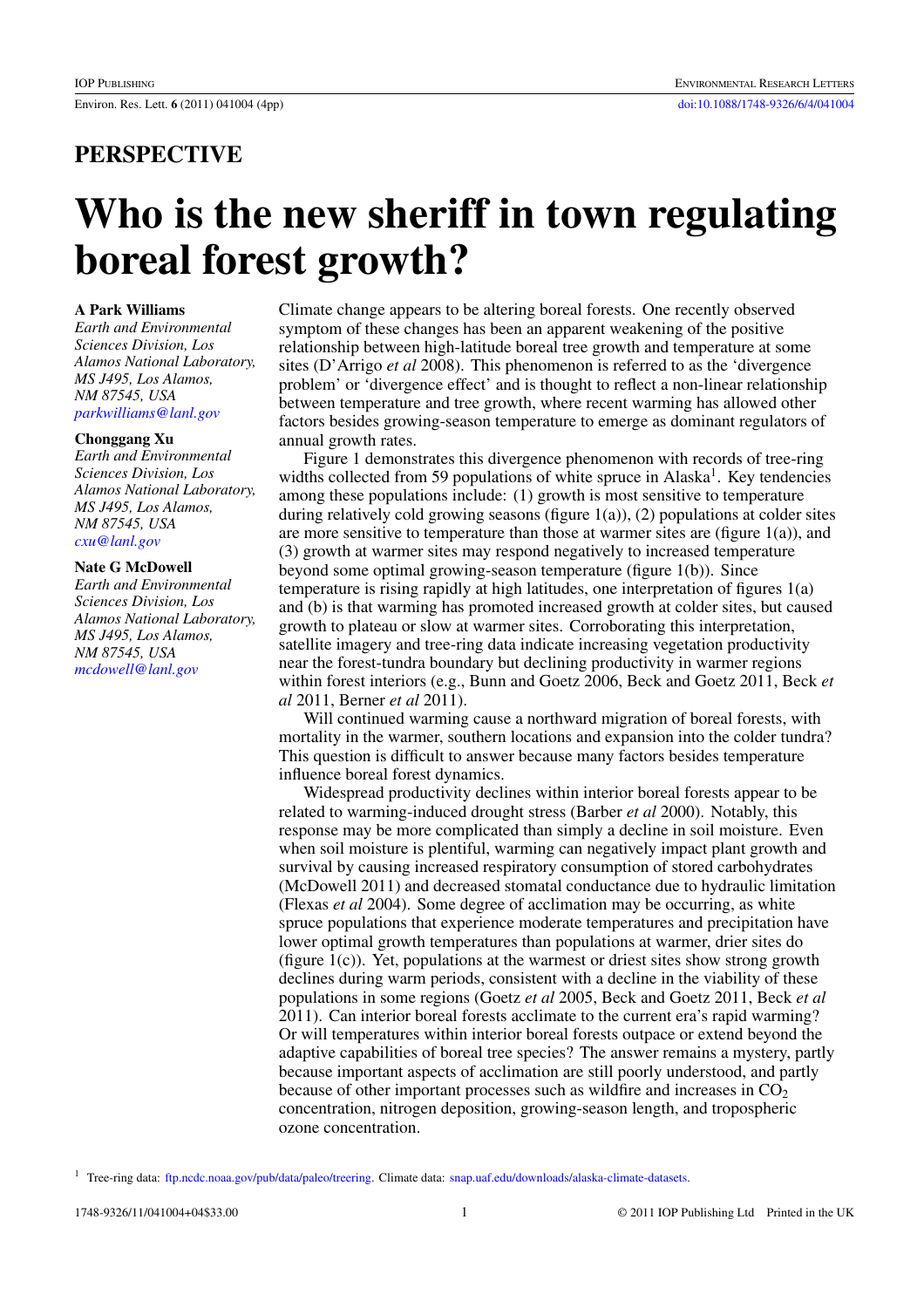

**Figure 1.** Relationships between white spruce tree-ring widths and climate at 59 sites in Alaska. (a) Annual correlation between ring-width index and June–July average temperature during years when June–July temperature was colder (blue bars) and warmer (red bars) than average. Pairs of bars represent the coldest 20 sites (left), 19 sites with intermediate temperature (middle) and the warmest 20 sites (right). (b) Spline curves that represent the best-fit relationship between temperature (*x*-axis) and ring-width index variability (*y*-axis) at cold sites (blue line), intermediate sites (black line) and warm sites (orange line). (c) Same as (b) but for the wettest 20 sites (green line), 19 sites with intermediate annual precipitation (black line) and the driest 20 sites (brown line). Error bars in (a)–(c) are standard errors.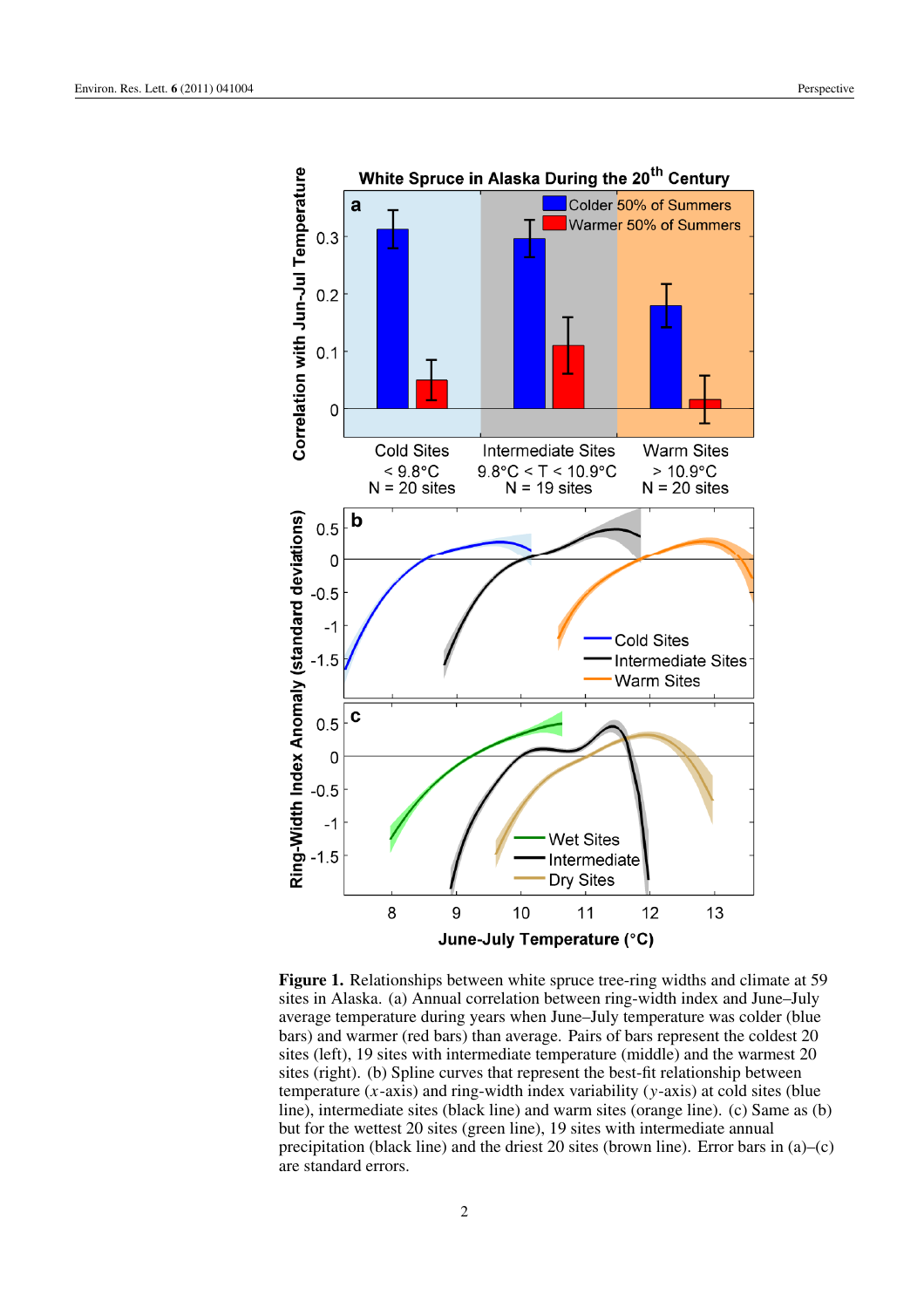Perhaps an even bigger mystery is what the future has in store at the cold ecotone where boreal forest gives way to arctic tundra. Just as for warmer sites, there tends to be a temperature threshold at cold and intermediate sites, above which further warming no longer positively influences growth rate (figures 1(a) and (b)). Rather than reverse sign once this threshold is surpassed, growth–temperature relationships at cold and intermediate sites tend to simply disappear or at least diminish. This is because metabolic rates are slow in the cold, but are optimal under moderately warmer conditions (Tjoelker *et al* 2009). As temperature increases into a range of variability that no longer limits metabolic rate, a host of other climatic and soil-related factors can limit or promote growth and seedling recruitment. At some cool treeline sites, rapidly rising temperatures may have already surpassed the level that supports optimal growth, as negative relationships have emerged between temperature and growth rate in most decades (McGuire *et al* 2010).

In a recent contribution to this important body of research, Andreu-Hayles *et al* (2011) studied growth–temperature relations within a white spruce population growing at the northern treeline in Alaska. Consistent with observations elsewhere in boreal forests, Andreu-Hayles *et al* discovered that a positive and significant relationship between ring widths and June–July temperature during 1901–1950 disappeared during 1951–2000. Interestingly, ring widths and temperature both increased throughout the 20th century at this treeline site, in contrast to recent trends at many other sites in Alaska where warming is outpacing ring widths (e.g., D'Arrigo *et al* 2008). At the site studied by Andreu-Hayles *et al*, it seems recent warming has caused a release of white spruce growth from temperature limitation and there is now a new sheriff in town regulating annual growth rate. Who this new sheriff is, however, remains an open and important question.

Another interesting result in the Andreu-Hayles *et al* study is that the relationship between temperature and density of tree-ring latewood (the dark band formed at the end of the growing season) was stable throughout the 20th century. This means that although temperature may no longer be the primary factor governing annual growth, it still has an important physiological impact at the end of the growing season. The stability of the latewood density–temperature relationship also offers a promising implication for dendroclimatic studies. While non-linear relationships between ring widths and temperature may make it difficult to use ring widths to infer information about historical temperature variability for some sites, Andreu-Hayles *et al* add to the evidence (e.g., Barber *et al* 2000, Davi *et al* 2003, D'Arrigo *et al* 2009) that latewood density may be particularly useful in reconstructing historical temperature at high latitudes.

While the divergence problem and new contribution by Andreu-Hayles *et al* are interesting on their own, they are also important because they highlight the current limits to our understanding of the mechanisms driving boreal forest growth and survival. As Allen *et al* (2010) pointed out, understanding and predicting the consequences of climate changes on forests is emerging as a grand challenge for global change scientists. This is particularly true at high latitudes because boreal forests store ∼32% of Earth's terrestrial forest carbon, more than twice that of temperate forests (Pan *et al* 2011). Will continued warming turn boreal forests into a sink or source of atmospheric  $CO<sub>2</sub>$ ? And will boreal forest growth and distribution change enough to significantly impact the energy balance of high latitude landscapes and thereby influence large-scale atmospheric circulation?

To answer these questions, it is critical to understand the factors influencing boreal forest growth under warmer conditions and how the relative contributions of these factors vary spatially. Our understanding of these factors can be improved through research campaigns that integrate field-measurements, remote sensing and ecological modeling (Goetz *et al* 2011). Field-studies that measure the physiological responses of trees to manipulations of environmental variables such as temperature, soil moisture, soil nutrients and insolation are critical for